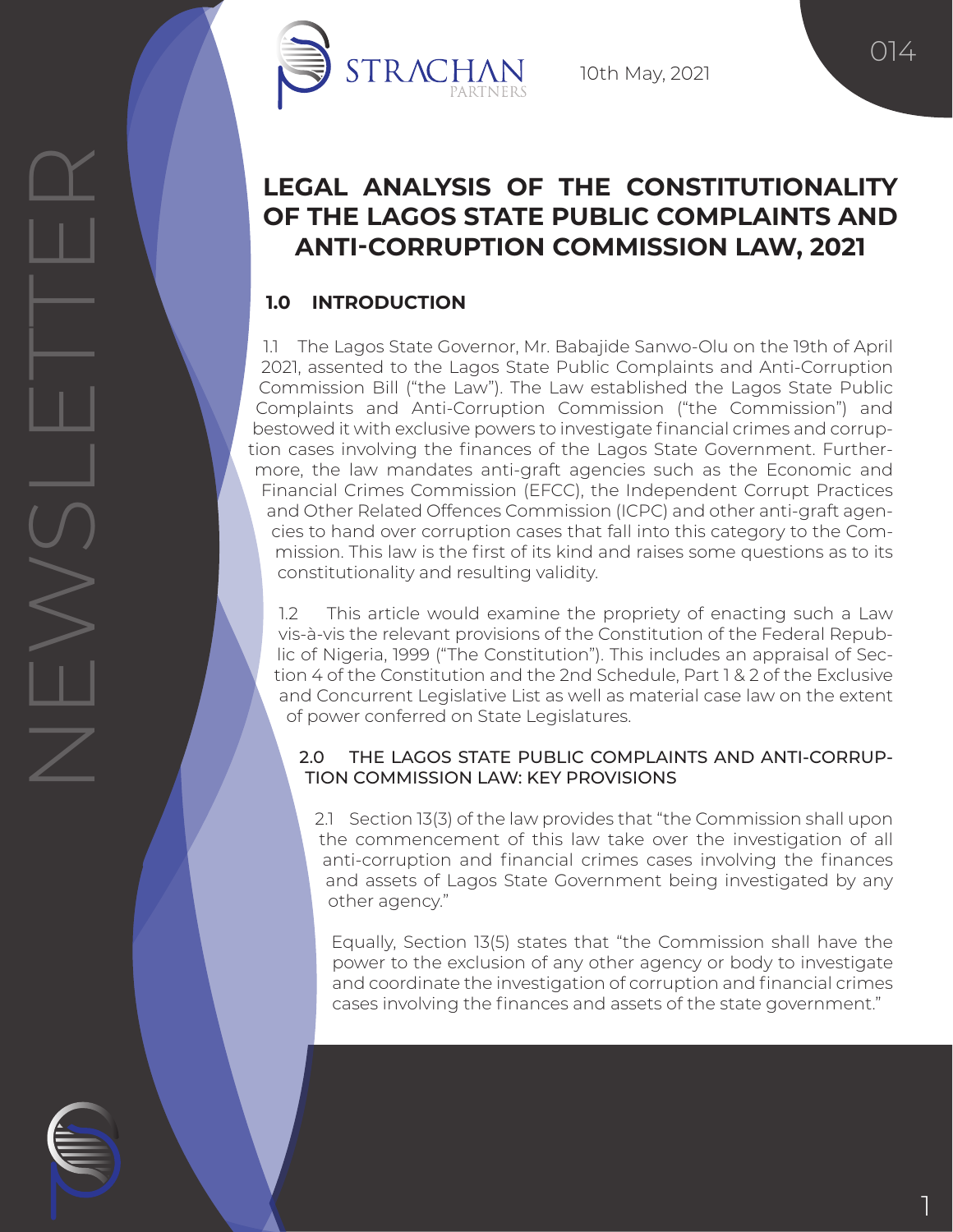### 3.0 MATERIAL CONSTITUTIONAL PROVISIONS: JURISDICTION OF HOUSES OF ASSEMBLY OF STATE

3.1 The legislative powers of a State of the Federation are vested in the House of Assembly of the State.<sup>1</sup> Section 4(7) of the Constitution specifically confers on the House of Assembly of a State the power to "make laws for the peace, order and good governance of the State or any part thereof concerning the following matters-

(a) any matter not included in the Exclusive Legislative List set out in Part I of the Second Schedule to this Constitution;

(b) any matter included in the Concurrent Legislative List set out in the first column of Part II of the Second Schedule to this Constitution to the extent prescribed in the second column opposite thereto; and

(c) any matter with respect to which it is empowered to make laws in accordance with the provisions of this Constitution.

Each of the foregoing would be examined in detail below; in an attempt to delineate clearly the extent of the law-making power of State Houses of Assembly.

# 3.2 Matters not included in the Exclusive Legislative List

NEWSLETTER

 $\leq$ 

 $\leq$ 

3.2.1 Part 1 of the Second Schedule to the Constitution provides a list of items within the exclusive legislative competence of the National Assembly. The List contains a total of 68 (sixty-eight) items which are quite numerous to be reproduced here. Therefore, only the items relevant to this article would be examined. These are Items 60(a), 67 and 68. For ease of reference, the said items are reproduced below:

3.2.2 Item 60 "The establishment and regulation of authorities for the Federation or any part thereof-

(a) to promote and enforce the observance of the Fundamental Objectives and Directive Principles contained in this Constitution;"

3.2.3 Item 67 "Any other matter with respect to which the National Assembly has power to make laws in accordance with the provisions of this Constitution."

Item 68 "any matter incidental or supplementary to any matter mentioned elsewhere in this list."

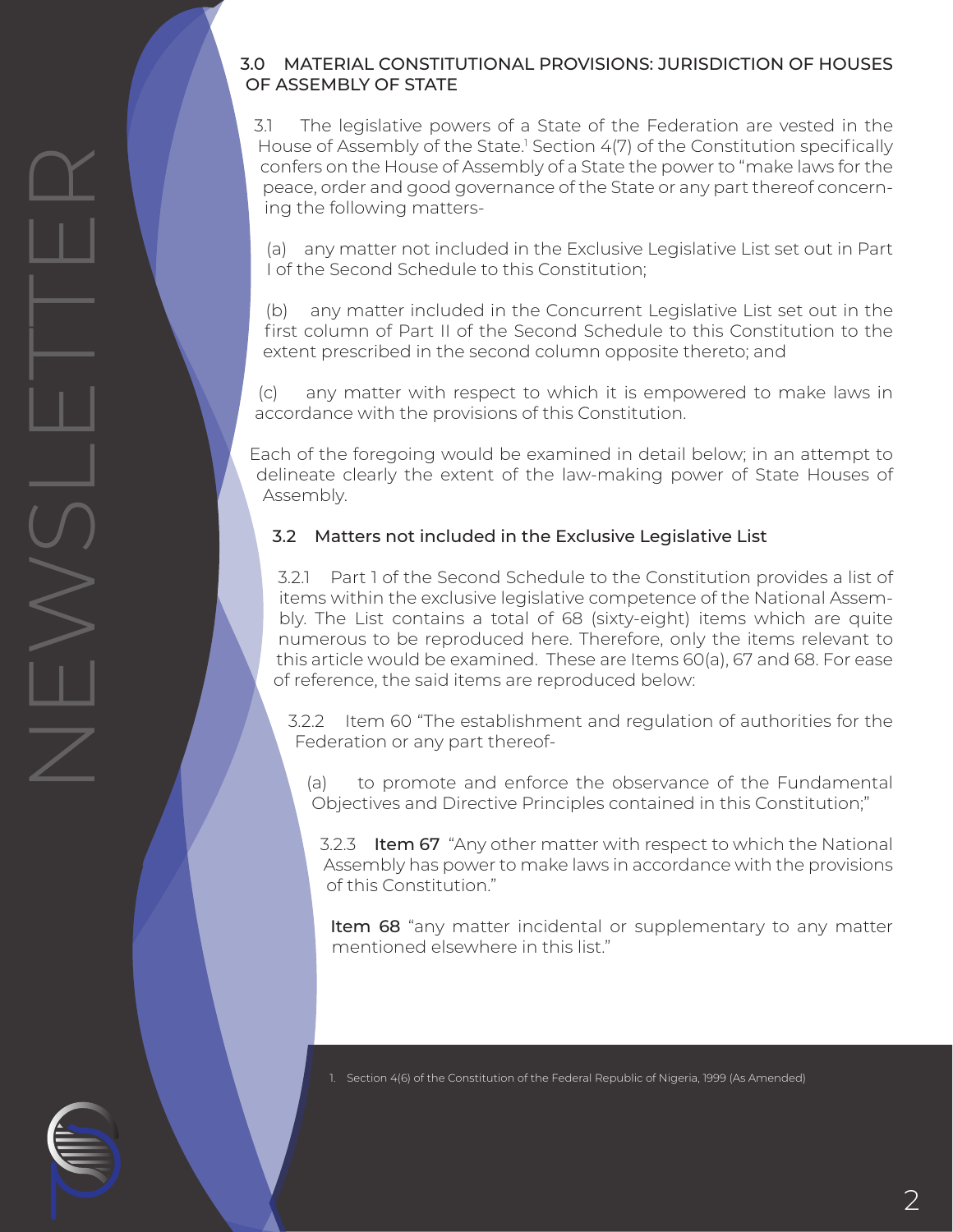3.2.4 The National Assembly is vested with the exclusive power to make laws on any of the foregoing matters. Item 60(a) specifically covers lawmaking for the promotion and enforcement of Fundamental objectives and directive principles of state policy as contained in Chapter II of the Constitution. Section 15(5) of the said Chapter charges the State with the responsibility to abolish all corrupt practices and abuse of power. Read together, it is clear from the provisions of Sections 4(3), 15(5) and Item 60(a) that the National Assembly is vested solely with the power to make laws for the establishment and regulation of authorities to abolish all corrupt practices and abuse of power. This position has been upheld by the Supreme Court in *Attorney-General of Ondo State v. Attorney-General of the Federation & Ors*<sup>2</sup> and in the latter case of *Olafisoye v. Federal Republic of Nigeria.*<sup>3</sup>

3.2.5 The Court equally placed reliance on Items 67 and 68 in concluding that the National Assembly can validly make laws bordering on the abolition of corruption by creating offences, investigating and instituting same in Court. Section 2, Part III to the Second Schedule further strengthens this when it provides an interpretation on "*incidental and supplementary matters*" as contained in Item 68, thus:

"*in this Schedule, references to incidental and supplementary matters include, without prejudice to their generality, references to-*

*(a) offences;*

NEWSLETTER

*(b) the jurisdiction, powers, practice and procedure of courts of law; and*

*(c) the acquisition and tenure of land." (Emphasis Ours)* 

3.2.6 It is clear from the foregoing then that legislating on corruption and financial crimes falls within the exclusive legislative list. Consequently, it appears that the House of Assembly of a State is precluded from making laws on such matters.

#### 3.3 Matters included in the Concurrent Legislative List set out in the First Column of Part II of the Second Schedule to the Constitution.

3.3.1 Part II of the Second Schedule to the Constitution provides the following items as constituting the Concurrent Legislative List, that is matters over which both the National Assembly and Houses of Assembly of States share jurisdiction:

- a. Allocation of revenue;
- b. Antiquities and monuments;
- 2. (2002) LPELR-623(SC) Pp. 51-53, Paras. D-A
- 3. (2004) LPELR-2553 (SC) p. 67, Paras. A-B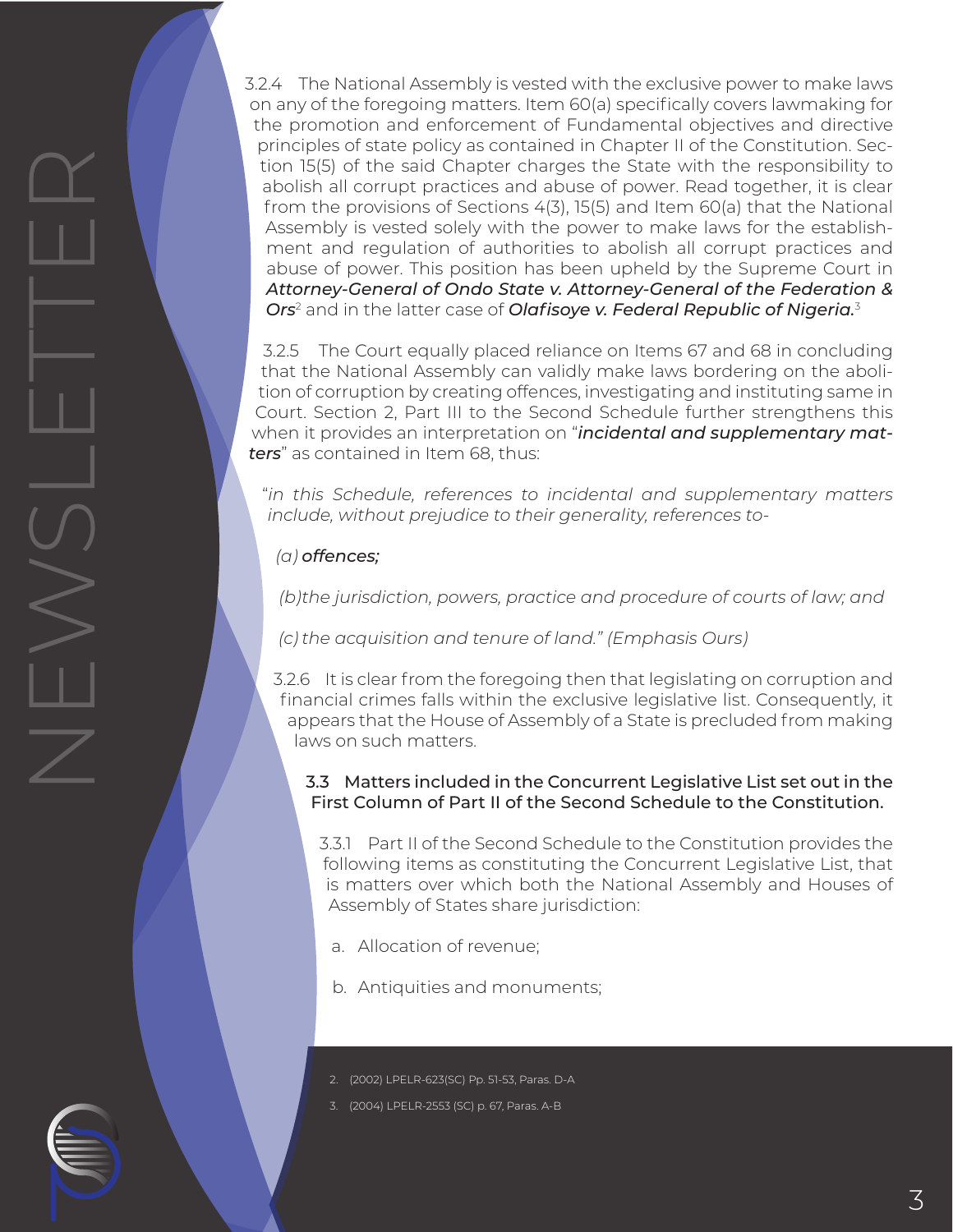- d. Collection of taxes;
- e. Electoral Law;
- f. Electric Power;
- g. Exhibition of cinematograph films;
- h. Industrial, commercial or agricultural development;
- i. Scientific and technological research;
- j. Statistics;

NEWSLETTER

 $\sqrt{\phantom{a}}$ 

 $\begin{array}{c} > \ > \ \ \text{-} \end{array}$ 

- k. Trigonometrical, cadastral and topographical surveys; and
- l. University, technological and post-primary education.

3.3.2 The National Assembly is vested with the power to make laws concerning the afore listed matters as it concerns the Federation while the House of Assembly of each State retains the law-making power as it concerns the State. There is no reference, here, to corruption and financial crimes.

#### 3.4 Any Matter with respect to which it is empowered to make laws in accordance with the provisions of the Constitution

3.4.1 Earlier, we identified Chapter II of the Constitution which provides for the Fundamental Objectives and Directive Principles of State Policy. Section 13 of the said Chapter provides:

*"It shall be the duty and responsibility of all organs of government, and all authorities and persons, exercising legislative, executive or judicial powers, to conform to, observe and apply the provisions of this Chapter of the Constitution." (Emphasis Ours)*

3.4.2 We also identified Section 15(5) which charges the 'State' with the responsibility to abolish all corrupt practices and abuse of power. Section 318 of the Constitution defines "State" when used otherwise than in relation to one of the parts of the Federation, to include government.

4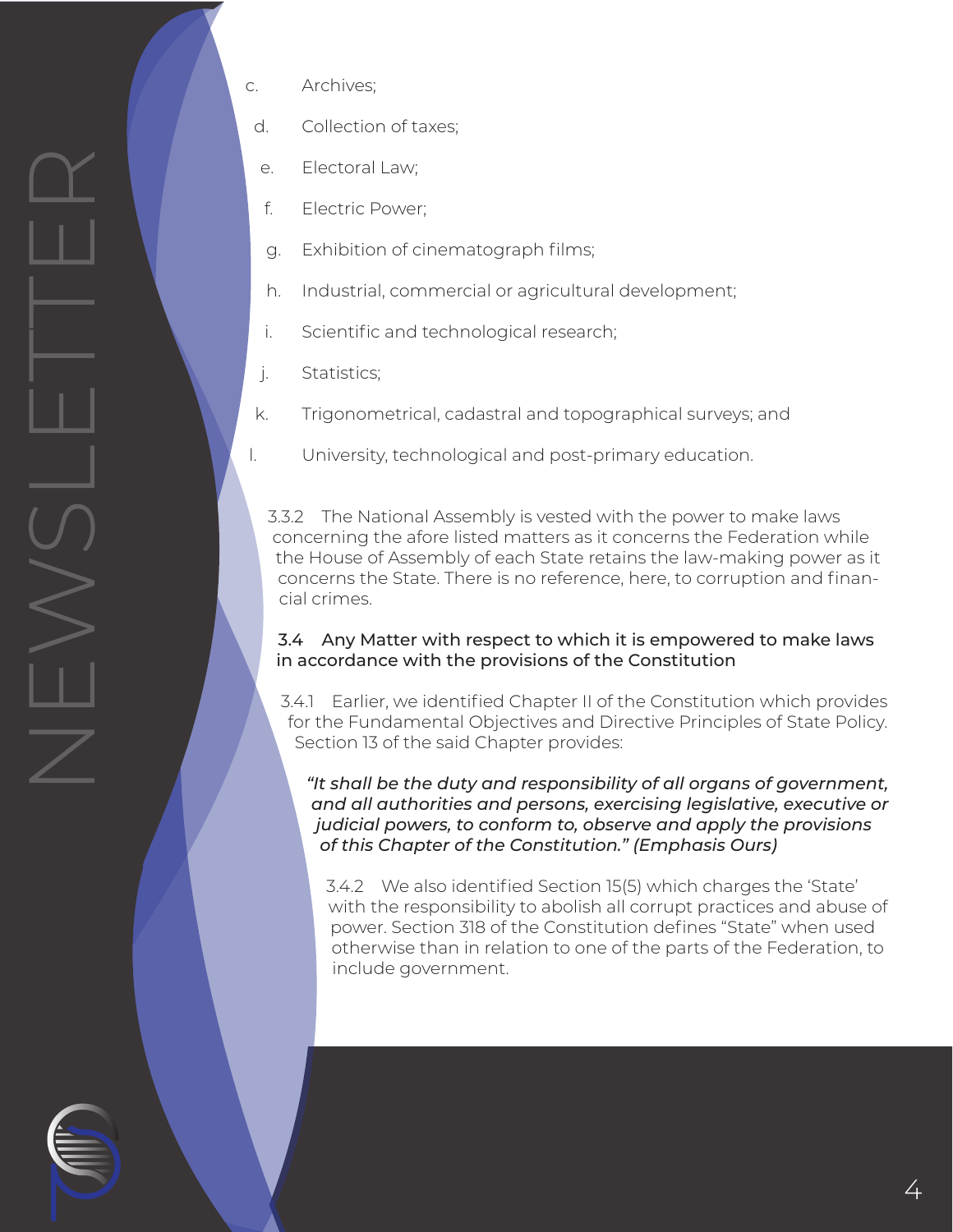The Supreme Court in interpreting the word "State" as used in section 15(5) and defined in section 318 as well as examining the question who is charged with the responsibility stated in section 15(5), held as follows:

*"Going by these definitions the directive under Section 15 Subsection (5) of the Constitution will apply to all the three tiers of government, namely, the federal government, state government and local government. In that case the power to legislate in order to prohibit corrupt practices and abuse of power is concurrent and can be exercised by the federal and state governments by virtue of the provisions of Section 4 Subsections (2), (4) (b) and (7) (c) of the Constitution. It is doubtful however if the third tier, viz the local governments can legislate on the subject there is no provision under Section 7 and the Fourth Schedule that empowers them to do so."4 (Emphasis Ours)*

3.4.3 From the foregoing, it is explicit under this heading, flowing from Section 4(7) (c) of the Constitution, that the House of Assembly of a State has the power to legislate in order to prohibit corrupt practices and abuse of power. The Lagos State Public Complaints and Anti-Corruption Commission Law is therefore to this extent constitutional and validly made by the Lagos State House of Assembly.

#### 4.0 CONSTITUTIONALITY OF SECTIONS 13, SUBSECTION 3 AND 5 OF THE LAW

4.1 It is important to bear in mind, however, that a State House of Assembly shares the power to make laws prohibiting corrupt practices and abuse of power concurrently with the National Assembly. On the meaning of 'concurrent', the Supreme Court in Olafisoye v. FRN had this to say:

*"The word 'concurrent' is defined by the Concise Oxford Dictionary as 'existing together'. What is meant therefore when a matter is said to be concurrent to Federal and State Governments is that their powers in*  respect of it exist side by side together. In other words, the powers of *both Governments in respect of the matters are co-existent, not mutually exclusive; the power of one does not exclude that of the other. Both Governments can, in theory at least, act on the matter. But their powers need not necessarily be co-extensive in the sense of extending 0ver the entire field of the matter; they may co-exist only in respect of some aspects of it." 5*

4.2 Both Houses can validly make laws to prohibit corruption and abuse of power. In the course of co-existing, an overlap is inevitable that is a situation where one law intends to divest the other of its power as is in the instant case.

- 4. Attorney-General of Ondo State v. Attorney-General of Federation (supra) Pp. 55-56, Paras. D-C
- 5. Supra p. 78, Paras. C-F

NEWSLETTER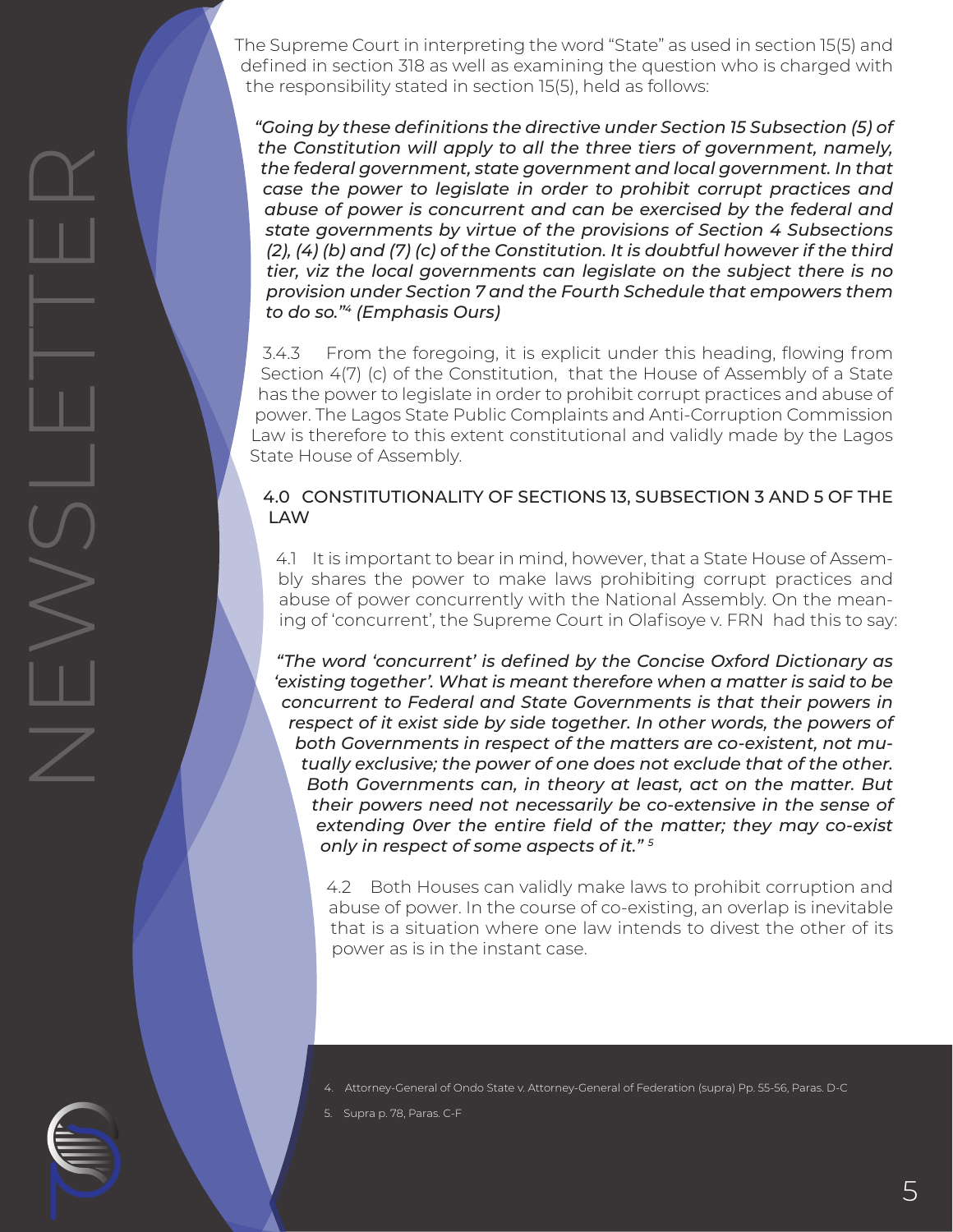The Constitution anticipates this and Section 4(5) takes care of any such dispute. It provides:

*"If any Law enacted by the House of Assembly of a State is inconsistent with any law validly made by the National Assembly, the law made by the National Assembly shall prevail, and that other law shall to the extent of the inconsistency be void."*

4.3 The Supreme Court in, Attorney-General of Ondo State v. Attorney-General of the Federation & Ors, recognized this provision when deciding on the power to legislate on the subject of corruption and abuse of power, it held as follows:

*"Although the power to legislate on the subject is given to the National Assembly and State House of Assembly, when both exercise the power, the legislation by the National Assembly will prevail by virtue of Section 4 Subsection (5) of the Constitution…" 6*

4.4 It has been argued that corruption and crime are not in the exclusive legislative list and as such, the Lagos House of Assembly has more powers to create the law for the benefit of the State than the National Assembly. Respectfully, this assertion is incorrect especially when exposed to the light of Sections 4(3) & (5), 15(5), Items 60(a), 67, 68 and Section 2 of Part III to the Second Schedule of the Constitution as well as the decisions of the Apex Court considered here. Establishing and regulating authorities to handle corruption matters is clearly within the Exclusive Legislative List. A State House of Assembly only gained competence to legislate on such matters due to the saving provisions of Section 4 sub-section 7, paragraph c and Sections 15(5) and 318 of the Constitution.

4.5 Generally, powers granted to the EFCC and other relevant anti-corruption agencies are broad and extend to all parts of the Federation. Section 13 (5) of the Law conflicts with relevant provisions of existing Acts of the National Assembly on the subject matter. A good example is the provision of Section 6 of the Economic and Financial Crimes Commission Act<sup>7</sup> which provides that the Commission shall be responsible for the coordination and enforcement of all economic and financial crimes laws and enforcement functions conferred on any other person or authority.

4.6 Therefore, while it can be safely concluded that the Lagos State House of Assembly has the constitutional power to establish an anti-corruption agency to tackle corruption within its jurisdiction (subject of course to the provision of Section4(5) of the Constitution);

6. IBID

NEWSLETTER

7. Cap. E, Laws of the Federation of Nigeria, 2004.